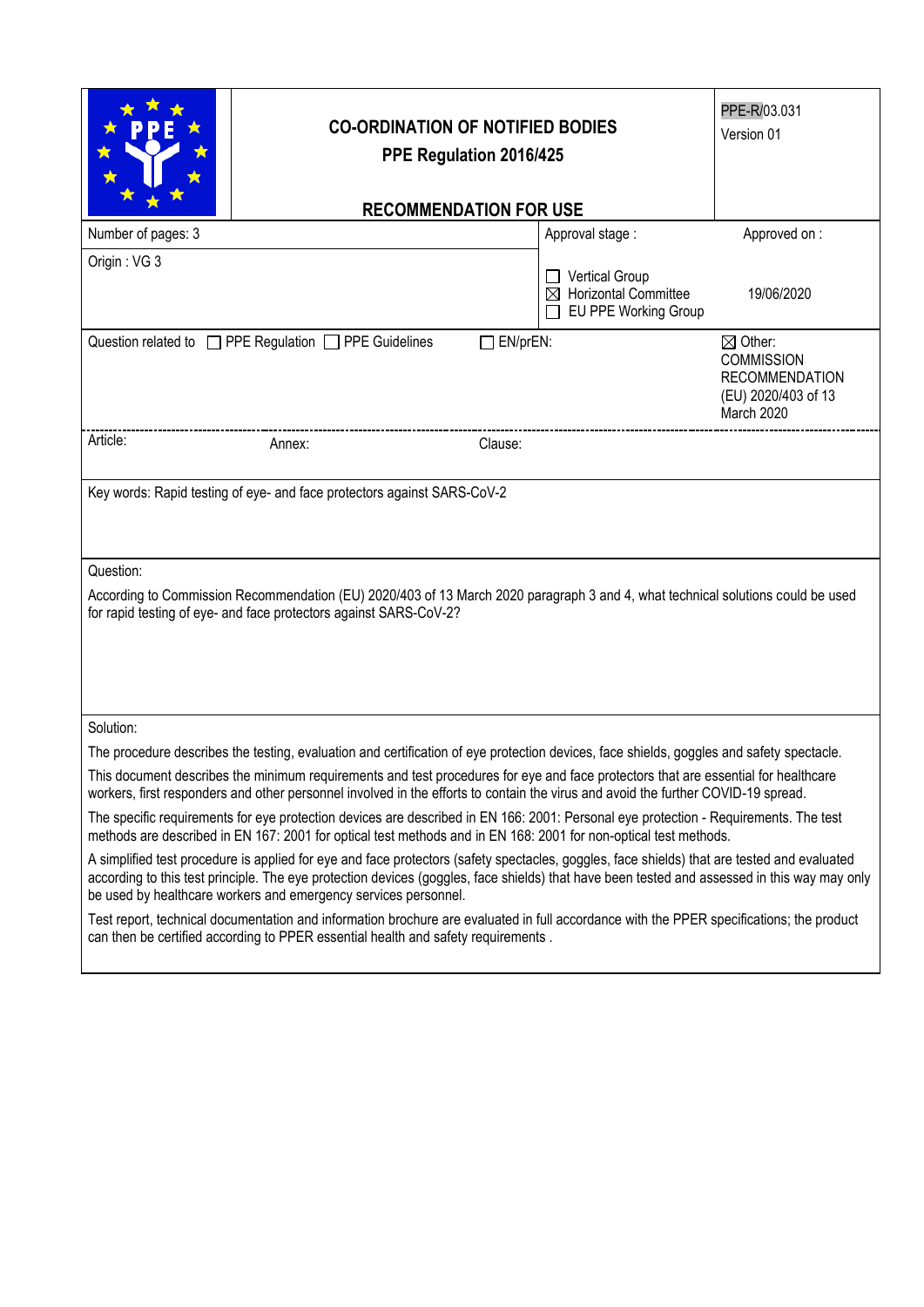## **Requirements and tests**

The following simplified test procedure applies to COVID-19 eye and face protectors:

| Requirement in<br>EN 166 : 2001                                                                                                                           | Clause in<br>EN 166 :<br>2001 | Number of<br>samples          | Clause in in<br><b>EN 167 or</b><br><b>EN 168</b> | <b>Remarks</b>                                                                                                                                   |
|-----------------------------------------------------------------------------------------------------------------------------------------------------------|-------------------------------|-------------------------------|---------------------------------------------------|--------------------------------------------------------------------------------------------------------------------------------------------------|
| Materials, general<br>construction                                                                                                                        | 6.1<br>6.2<br>7.1.3           | 6                             | 167, 5                                            | Innocuousness of the<br>used materials, skin<br>compatibility, potential for<br>injury from sharp edges                                          |
| <b>Headbands</b>                                                                                                                                          | 6.3                           | 1                             |                                                   | secure fit, only if<br>headband is available                                                                                                     |
| Field of vision and side<br>protection                                                                                                                    | 7.1.1                         | 1                             | 168, 17<br>168, 18                                |                                                                                                                                                  |
| Optical requirements<br>- refractive powers<br>- prism imbalance<br>- transmittance / luminous<br>transmittance<br>- scattered light / light<br>diffusion | 7.1.2                         | 6                             | 167, 3<br>167, 4<br>167, 6                        |                                                                                                                                                  |
| Minimum robustness or<br>Increased robustness at<br>room temperature                                                                                      | 714                           | 4                             | 168, 3<br>168, 4                                  | <b>Restriction: Deformation is</b><br>allowed, but the product<br>must not break.                                                                |
| Resistance to ignition                                                                                                                                    | 7.1.7                         | $\overline{2}$                | 168, 7                                            |                                                                                                                                                  |
| Protection against droplets<br>and splashes of liquids                                                                                                    | 7.2.4                         | 3 Brillen<br>oder 1<br>Schild | 168, 12<br>168, 10.2                              | optional, only applicable<br>for goggles and visors                                                                                              |
| Information supplied by<br>the manufacturer                                                                                                               | 10                            | 1                             |                                                   | Please note the restricted<br>area of use and the<br>restrictions, see 5                                                                         |
| Marking                                                                                                                                                   | 9                             | 1                             | $\equiv$                                          | The label (including the<br>manufacturer's code) is<br>not required on the<br>product itself, but shall be<br>applied to each packaging<br>unit. |

Table 1 - Overview of the tests